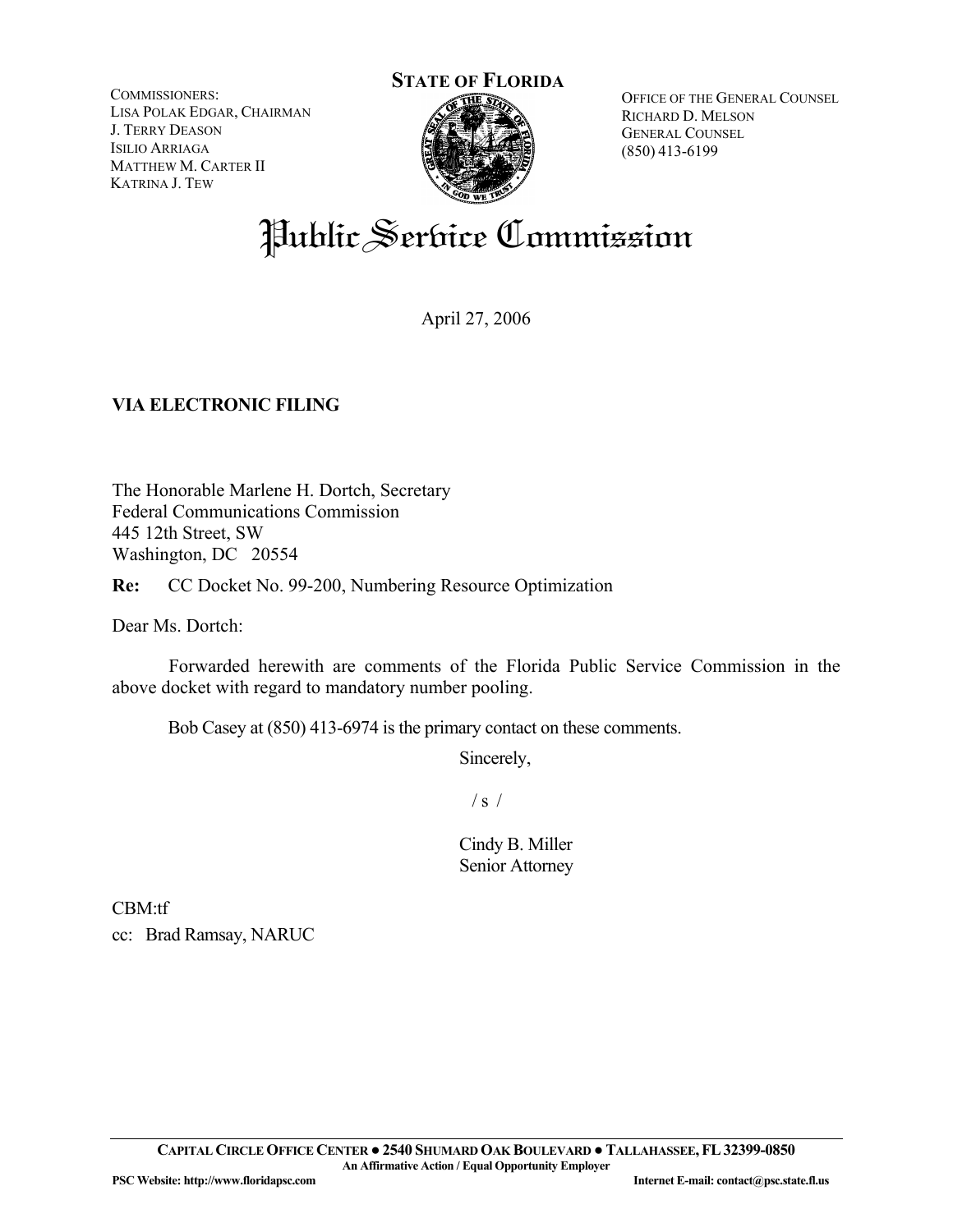#### **Before the Federal Communications Commission Washington, D.C. 20554**

| In the Matter of                                                                                                                                               |                      |
|----------------------------------------------------------------------------------------------------------------------------------------------------------------|----------------------|
| Numbering Resource Optimization                                                                                                                                | CC Docket No. 99-200 |
| Petition of the West Virginia Public Service Commission<br>for Expedited Decision for Authority to Implement<br><b>Additional Number Conservation Measures</b> |                      |
| Petition of the Nebraska Public Service Commission for<br>Expedited Decision for Authority to Implement Additional<br><b>Number Conservation Measures</b>      |                      |
| Petition of the Oklahoma Corporation Commission for<br>Expedited Decision for Authority to Implement Additional<br><b>Number Conservation Measures</b>         |                      |
| Petition of the Michigan Public Service Commission for<br><b>Additional Delegated Authority over Numbering Resource</b><br><b>Conservation Measures</b>        |                      |
| Petition of the Missouri Public Service Commission for<br>Additional Delegated Authority to Implement Number<br><b>Conservation Measures</b>                   |                      |

#### **FLORIDA PUBLIC SERVICE COMMISSION COMMENTS IN THE ORDER AND FIFTH NOTICE OF PROPOSED RULEMAKING IN CC DOCKET NO. 99-200**

The Florida Public Service Commission (FPSC) submits these comments in response to the Order and Fifth Further Notice of Proposed Rulemaking (NPRM) on Numbering Resource Optimization (NRO) measures which the Federal Communications Commission (FCC) released on February 24, 2006.

The FPSC considers the NRO Order another example of the FCC's continuing commitment and partnership with states to make sure that numbering resources are used more efficiently. Delegating authority to five states in Order FCC 06-14 to mandate number pooling provides them with a tool to extend the life of their numbering plan areas (NPAs or area codes) and eliminate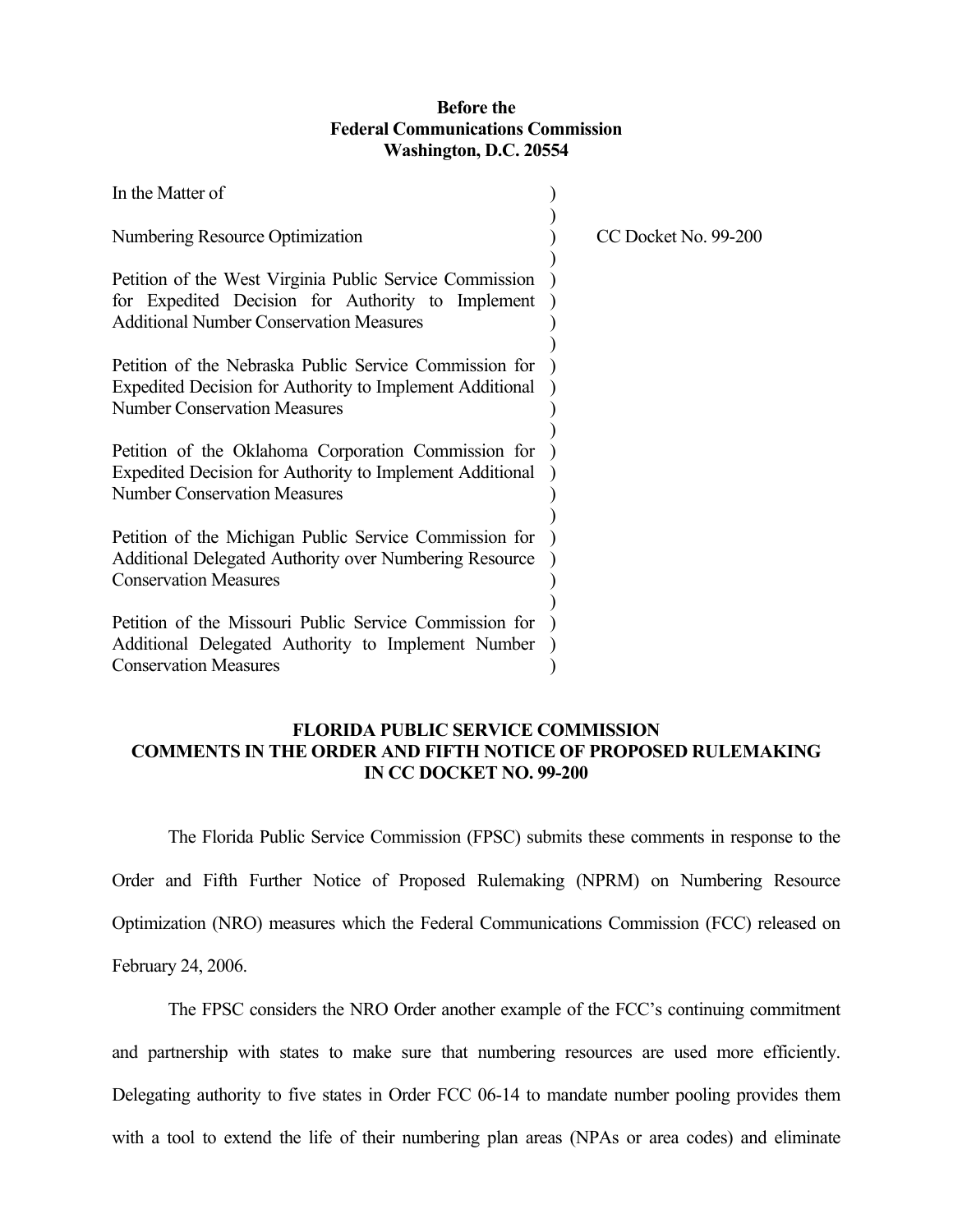stranded numbering resources. The FPSC now urges the FCC to expand the state's role in number conservation by delegating authority to all states to implement mandatory thousands-block number pooling at their discretion, subject to current numbering rules and number pooling guidelines.

#### **Background**

The FPSC has always been proactive regarding the conservation of numbering resources in Florida. Florida has seen the number of area codes expand from four in 1994 (305, 407, 813, and 904) to the current eighteen. State number pooling trials and subsequent national number pooling has saved over 13.5 million numbers in Florida, and extended the lives of Florida's existing area codes from two to eleven years, saving consumers the expense and inconvenience of changing area codes. Area code relief for the 305 area code in the Florida Keys and the 689 area code overlay over central Florida have been postponed due to successful number conservation efforts implemented by the FPSC.

On April 2, 1999, the FPSC filed a petition before the FCC requesting the FCC delegate to the FPSC authority to implement various number conservation measures. On June 2, 1999, the FCC issued a NPRM on Numbering Resource Optimization. In the NPRM, the FCC clearly acknowledged the existence of serious problems with the utilization of numbering resources, addressed the underlying causes of area code exhaustion, and expressed concern that consumers should be spared the enormous costs and inconveniences associated with the introduction of new area codes. The FCC recognized that implementing new area codes is not a solution that can continue indefinitely, considering the finite number of area codes.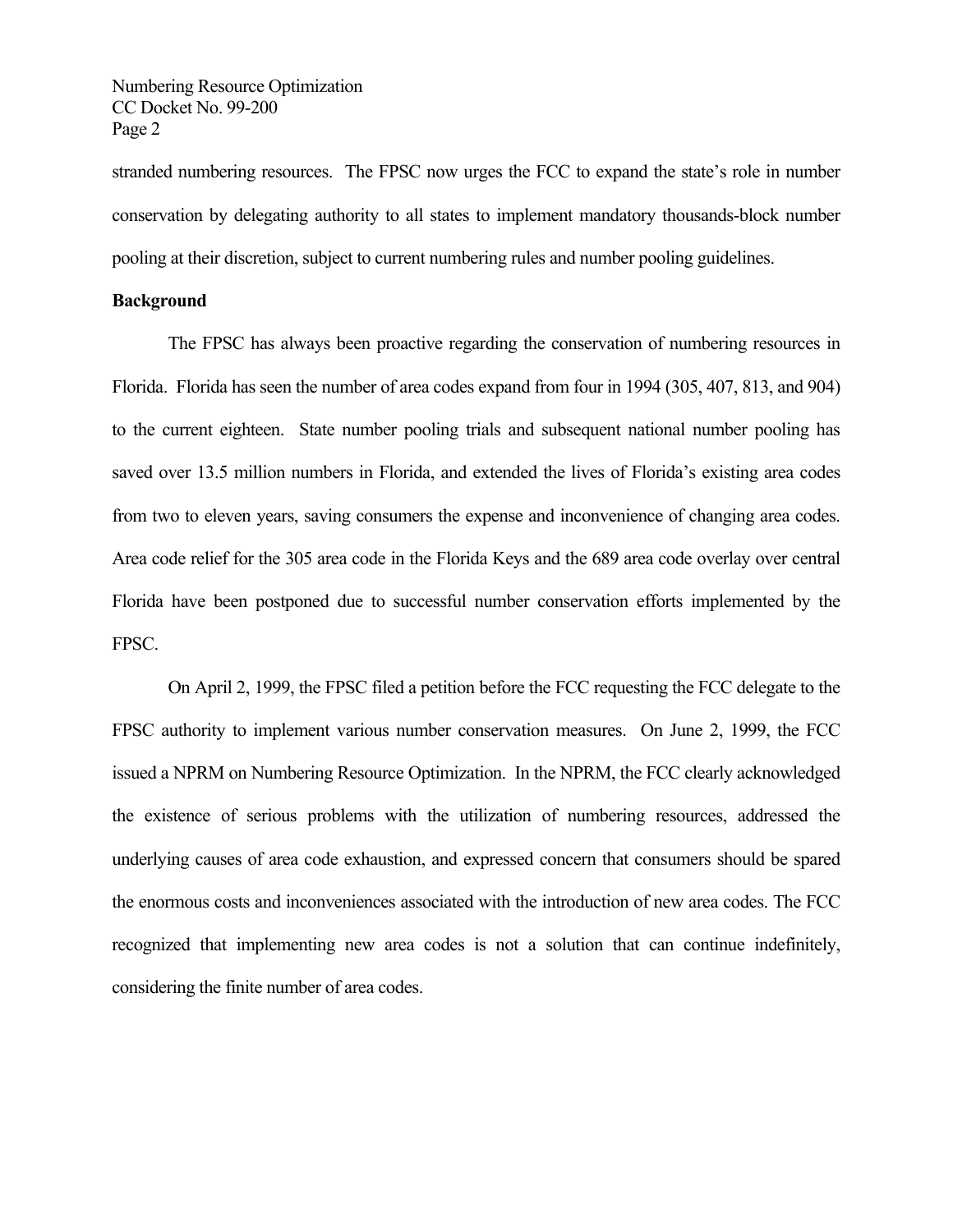On September 15, 1999, the FCC recognized the area code situation in Florida was critical and granted Florida additional interim number conservation authority<sup>1</sup> which among other measures included thousands-block number pooling. In that Order, the FCC empowered the Florida Commission to take steps to make number utilization more efficient. After receiving interim authority, the FPSC implemented eight state number pooling trials in Florida prior to the commencement of national number pooling on March 15, 2002.

#### **Specific Comments in Response to the Order and Fifth Notice of Proposed Rulemaking.**

A recent release by the U.S. Census Bureau<sup>2</sup> shows that Florida leads the nation in the number of fastest growing counties with 15 of the top 100 counties<sup>3</sup>. Four of the these 15 Florida counties presently have optional pooling<sup>4</sup>. These four counties are located in the 850 area code which is scheduled for area code relief planning to commence the third quarter of 2007.

 The FPSC believes that by delegating authority to states to implement mandatory thousandsblock number pooling at their discretion, states would be able to postpone area code relief through the use of mandatory number pooling in selective rate centers where multiple telecommunications providers are located. Presently, area codes 352, 386, 850, and 863 have some or all of the rate centers designated as optional pooling. The following table shows rate centers in those four area codes which have ten or more telecommunication companies using numbers.

 $\overline{a}$ 

<sup>&</sup>lt;sup>1</sup> CC Docket No. 96-98, NSD File No. L-99-33, In the Matter of Florida Public Service Commission Petition to Federal Communications Commission for Expedited Decision for Grant of Authority to Implement Number Conservation Measures. FCC 99-249, Released September 15, 1999.

<sup>&</sup>lt;sup>2</sup> U.S. Census Bureau, Estimates for the 100 Fastest Growing Counties in 2004: April 1, 2000 to July 1, 2004. CO-EST2005-09.

<sup>&</sup>lt;sup>3</sup> Flagler, Osceola, Lake, St. Johns, St. Lucie, Pasco, Walton, Lee, Wakulla, Collier, Santa Rosa, Clay, Hernando, and Sumter Counties.

<sup>4</sup> Walton, Wakulla, Santa Rosa, and Sumter Counties.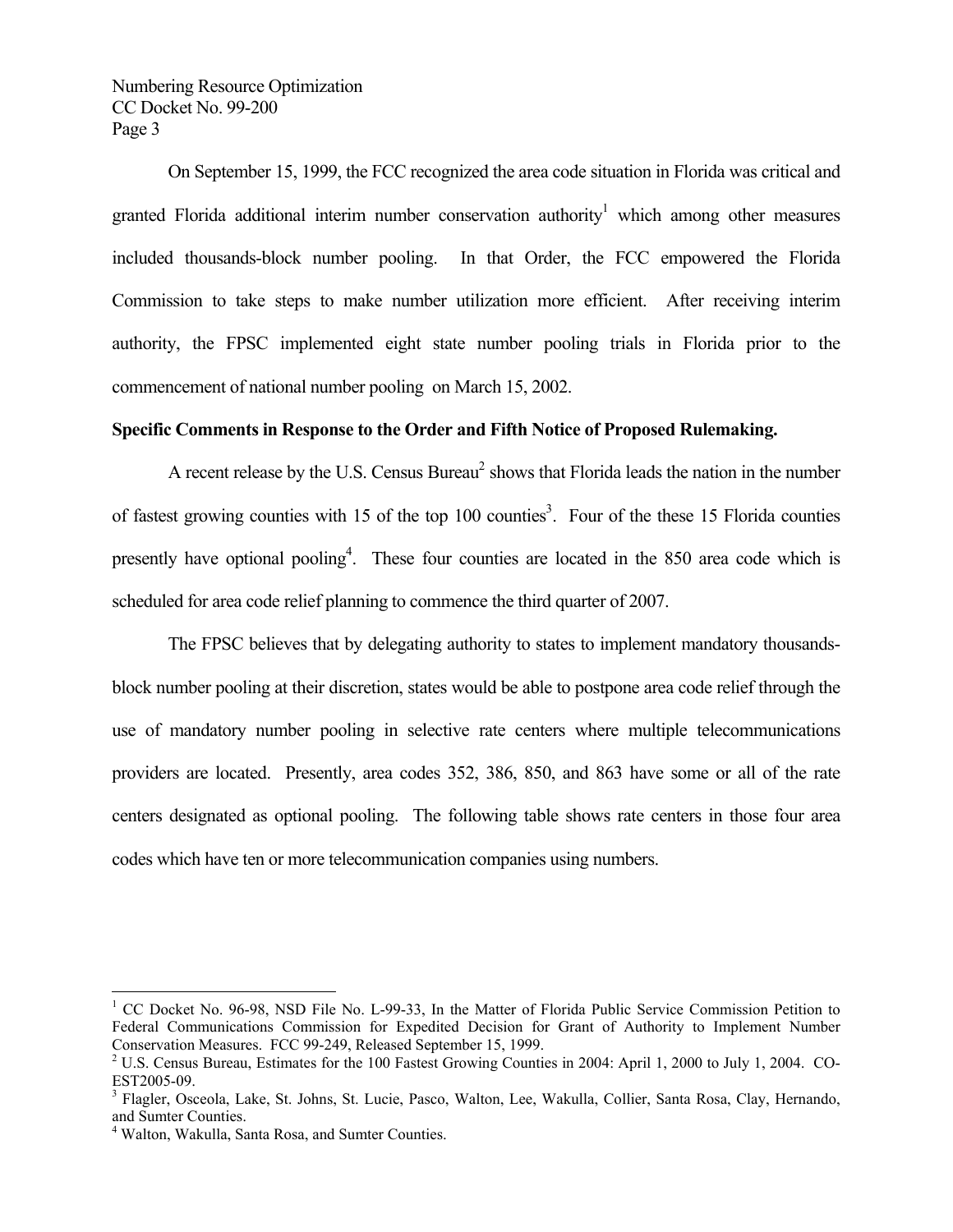|           |                      | Number of      |
|-----------|----------------------|----------------|
| Area Code | <b>Rate Center</b>   | Telecoms using |
|           |                      | Numbers        |
| 352       | Gainesville          | 24             |
| 352       | Ocala                | 18             |
| 352       | <b>Crystal River</b> | 14             |
| 352       | Inverness            | 11             |
| 352       | Chiefland            | 10             |
| 863       | <b>Avon Park</b>     | 13             |
| 863       | Sebring              | 13             |
| 863       | Arcadia              | 11             |
| 863       | LaBelle              | 11             |
| 863       | Okeechobee           | 10             |
| 850       | Pensacola            | 28             |
| 850       | Tallahassee          | 25             |
| 850       | Panama City          | 22             |
| 850       | Ft. Walton Beach     | 21             |
| 850       | Crestview            | 14             |

NeuStar's database shows that there are 1,643 one-thousand number blocks in the 352 NPA with less than 5% utilization, and of those, only 586 blocks have been donated to the number pool. In the 386 NPA, the database shows 1,116 one-thousand number blocks with less than 5% utilization with only 410 blocks being donated to the number pool. In the 850 NPA, the database shows 2,002 one-thousand number blocks with less than 5% utilization with only 711 blocks donated to the number pool, and in the 863 NPA, the database shows 1,433 one-thousand number blocks with less than 5% utilization, and only 765 blocks donated to the number pool.

In rate centers which have multiple providers such as these, it would be beneficial to allow state commissions to examine whether mandatory number pooling would conserve numbering resources. The FPSC believes state commissions are in the best position to determine the costs and benefits of mandatory number pooling and whether mandatory number pooling should be initiated in a particular area in their state.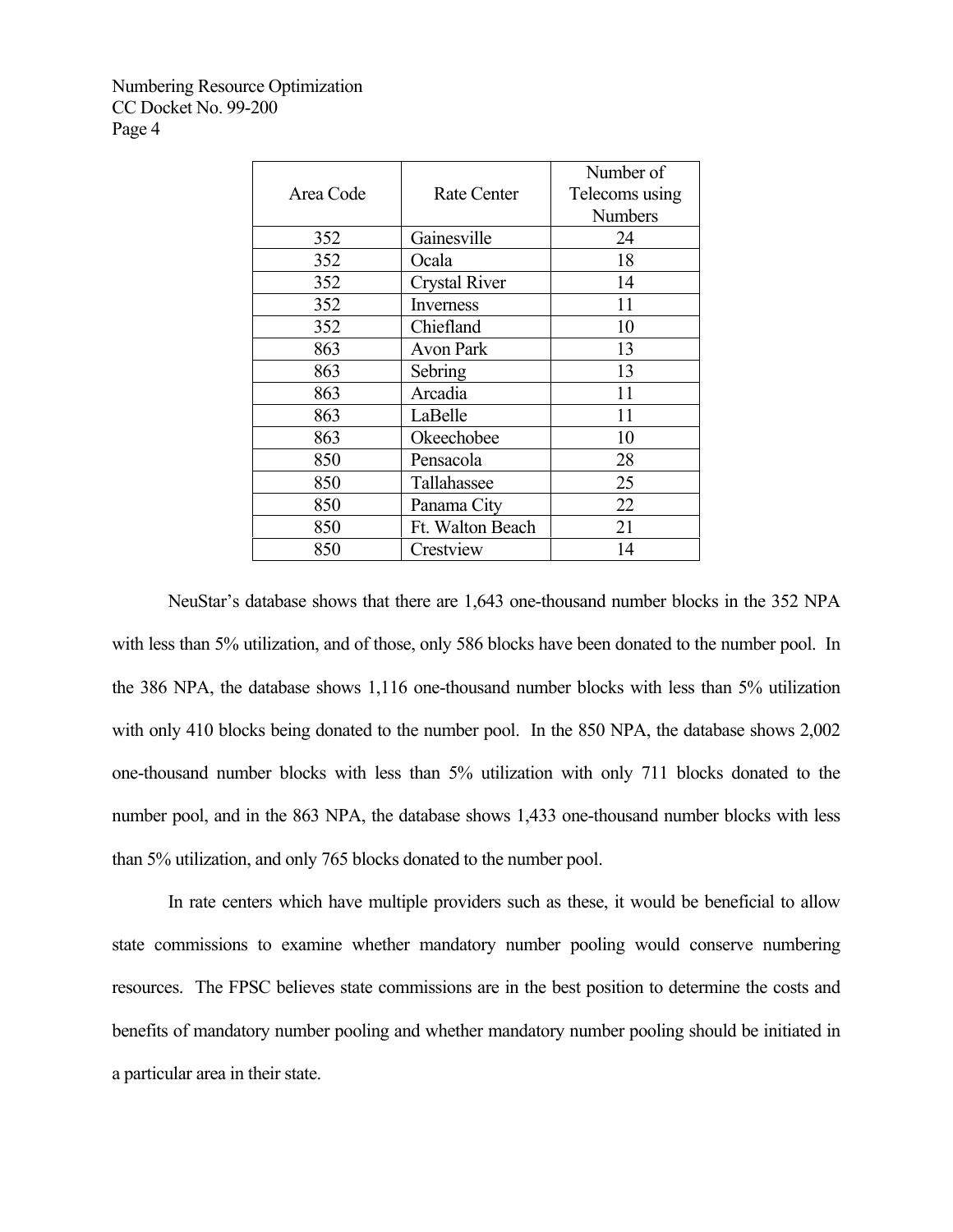$\overline{a}$ 

The FCC has repeatedly acknowledged the importance of the FCC and the state commissions working together to promote numbering resource optimization. In Order FCC  $00-104^5$ , released March 31, 2000, the FCC stated that "The rapid depletion of numbering resources nationwide and the potential it creates for the North American Numbering Plan exhaust are national problems that must be dealt with at the federal level. We recognize, however, that the states have an important role in the management of our numbering resources and we intend to continue working with them to implement a national numbering resource optimization framework."

In Order FCC 00-429<sup>6</sup>, released December 29, 2000, the FCC stated "We have enlisted states to assist us in numbering resource optimization efforts by delegating significant authority to them to implement certain measures."

In Order FCC 01-362<sup>7</sup>, released December 28, 2001, which addressed technology-specific overlays, then Commissioner Kevin J. Martin's separate statement acknowledged "This Order grants the requests of several States to lift the prohibition on technology specific and service specific overlays. Allowing States such flexibility in how to address numbering issues is crucial, as the States are on the front lines of this battle. We must remember that it is the State Commissions, not this Commission, that feel the outcry from consumers when number conservation measures are adopted. I am thus hopeful that this Order will provide the States significant additional tools." Finally in Order

<sup>&</sup>lt;sup>5</sup> CC Docket No. 99-200, In the Matter of Numbering Resource Optimization, FCC 00-104, released March 31, 2000, paragraph 3.

<sup>&</sup>lt;sup>6</sup> CC Docket No. 99-200, CC Docket No. 96-98, In the Matter of Numbering Resource Optimization, Petition for Declaratory Ruling and Request For Expedited Action on the July 15, 1997 Order of the Pennsylvania Public Utility Commission Regarding Area Codes 412, 610, 215, and 717. FCC 00-429, Released December 29, 2000, paragraph eight.

<sup>7</sup> CC Docket No. 99-200, In the Matter of Numbering Resource Optimization, CC Docket No. 96-98, Implementation of the Local Competition Provisions of the Telecommunications Act of 1996, CC Docket No. 95- 116, Telephone Number Portability, FCC 01-362, released December 28, 2001, page 82.